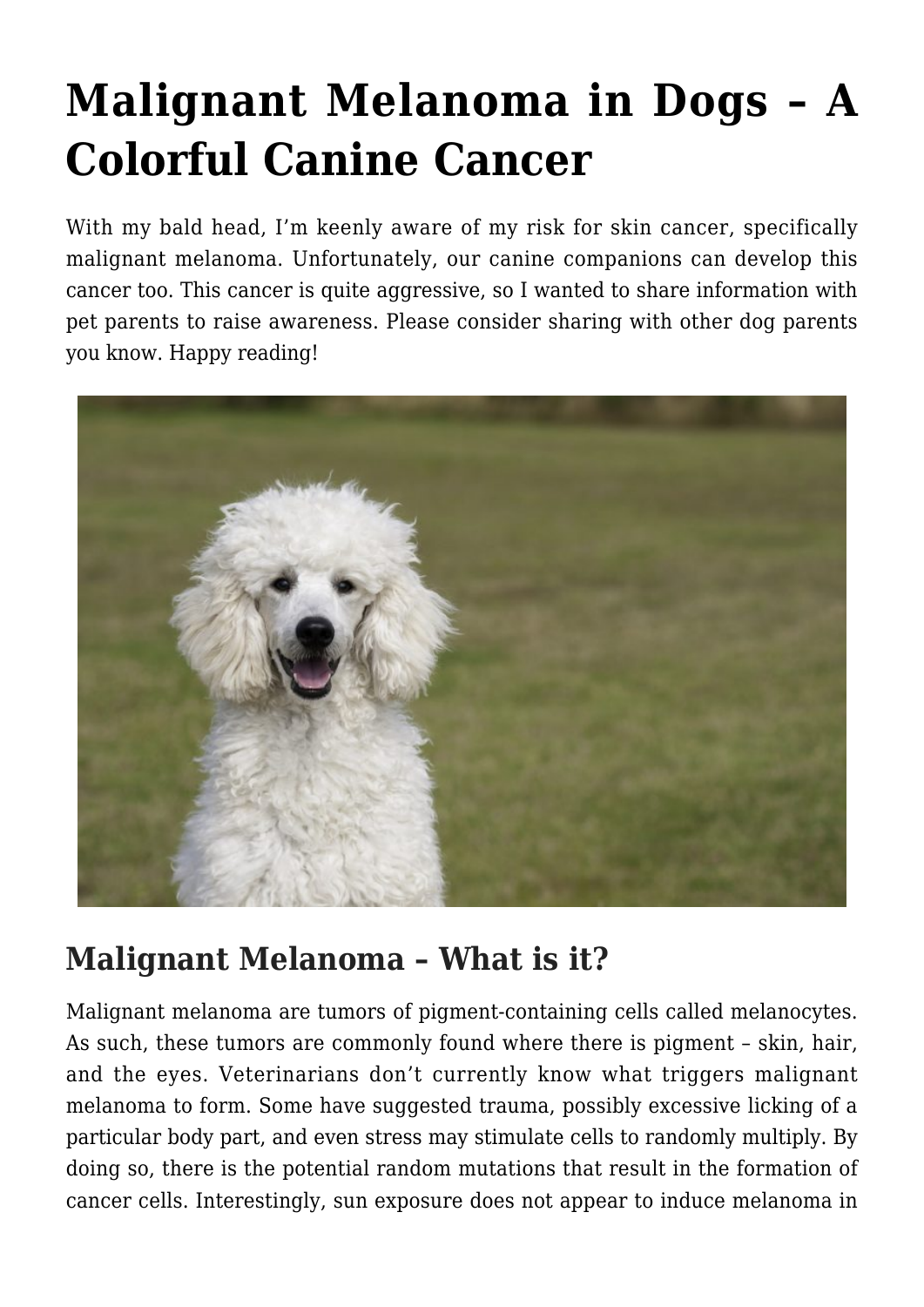our canine companions. The most common forms of malignant melanoma:

- Cutaneous (5-7% of canine skin tumors)
- Oral (30-40% of canine oral tumors)
- Digits (nail bed, footpad)



Oral malignant melanoma in a dog. Photo courtesy of [VetPedia](http://www.vetpedia.net/siteen/content/tumours-oral-cavity)

Malignant melanoma can also occur in the eye, gastrointestinal tract, and mucocutaneous junctions. This cancer typically occurs in older dogs, and some breeds are over-represented:

- Scottish terriers
- Dachshunds
- Cocker spaniels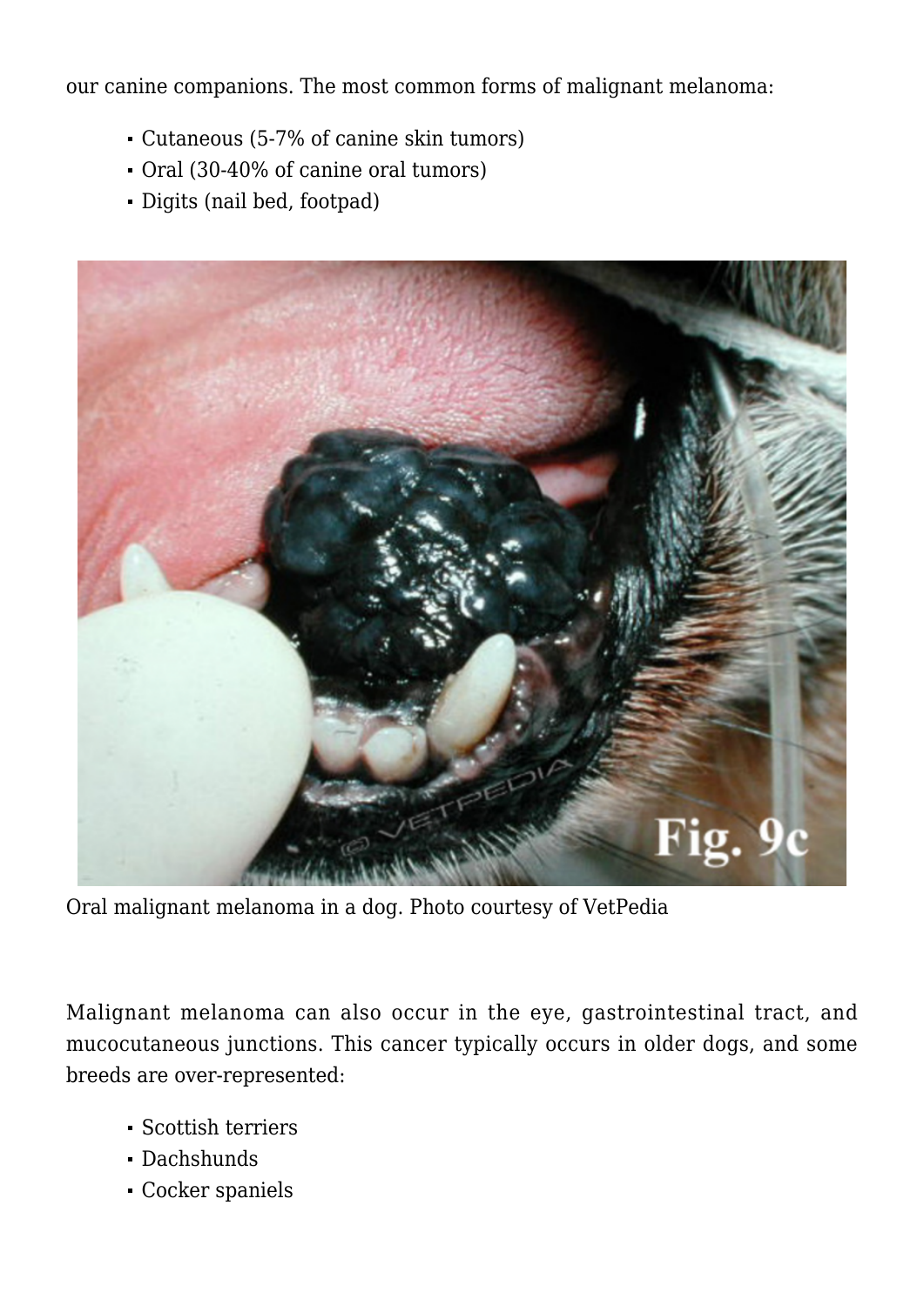- Poodles
- Golden retrievers

# **Malignant Melanoma – What does it look like?**

The oral and skin forms are typically highly pigmented (brown to black), raised masses. Interestingly, approximately one third of melanoma are completely devoid of dark discoloration and appear like normal pink/tan skin. They can be found in the gingiva/gums  $(42-63)$ , lips  $(15-33)$ , hard & soft palate  $(10-16)$ , and tongue (1.5-3.3%). Oral malignant melanomas are often associated with halitosis (bad breath), ptylasim (excessive drooling), dysphagia (difficulty swallowing), and abnormal breathing noises (i.e.: stertor, stridor). Malignant melanoma of the digit/toe typically causes swelling of the involved toe, as well as loosening of the associated nail and lameness on that leg.



An ocular malignant melanoma in a dog. Photo courtesy of Dr. A Nishiya

# **Malignant Melanoma – How is it diagnosed?**

Early diagnosis is essential. In a previous [blog](http://criticalcaredvm.com/dont-ignore-skin-lumps/), I have emphasized the concept of #SeeSomethingDoSomething initiated by board-certified veterinary oncologist, Dr. Sue Ettinger ([DrSueCancerVet](https://drsuecancervet.com/)). For example, any skin mass that has been present for more than one month and/or is larger than the size of a pea should be evaluated by a veterinarian. This evaluation should include either aspiration or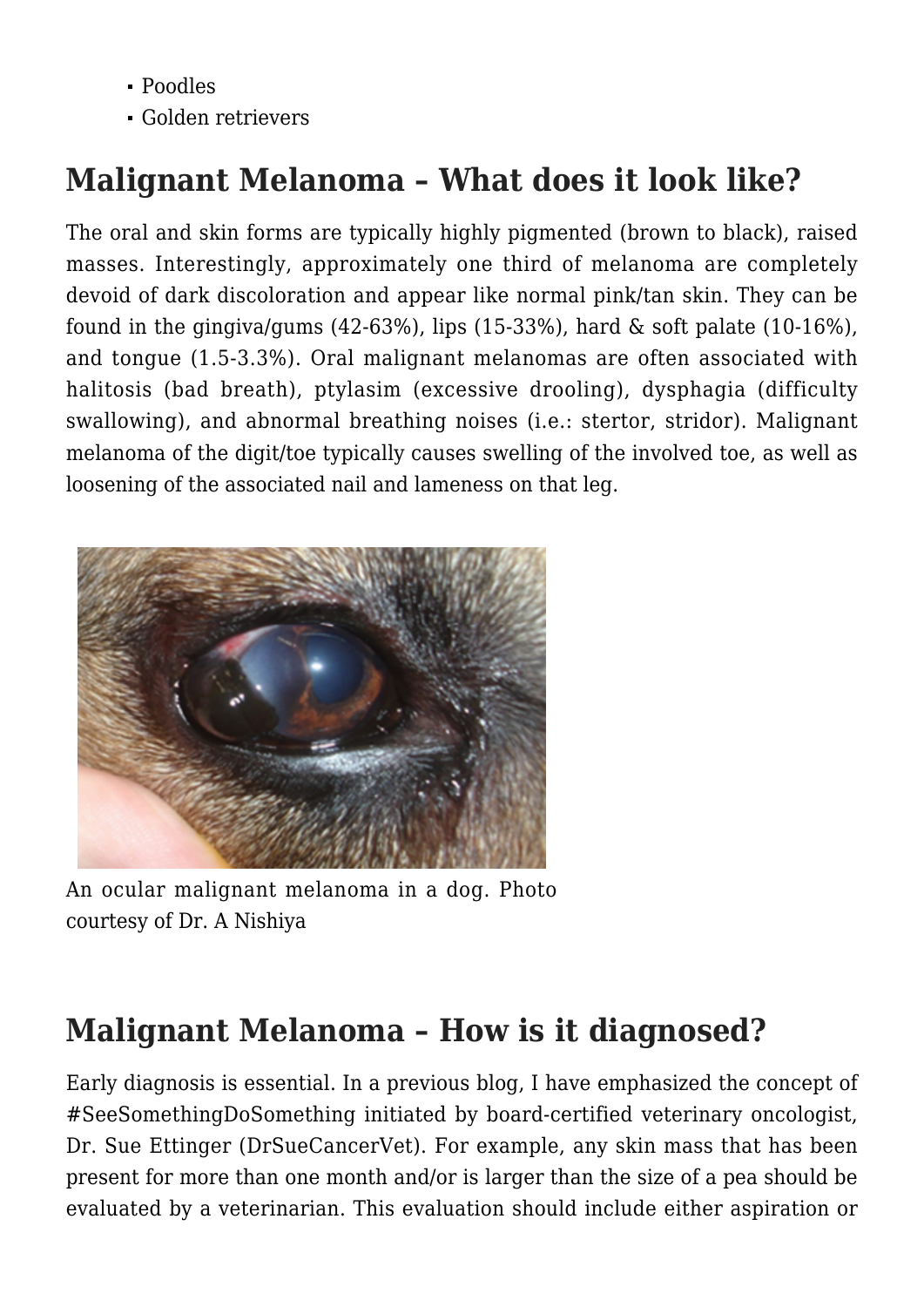biopsy of the mass. No veterinarian can simply look or touch a skin mass and know what it is. As Dr. Ettinger advocates, #WhyWaitAspirate!

An aspiration involves inserting a vaccine-sized needle into the tumor and removing some cells. Aspirating skin masses does not typically require sedation, but sampling from an oral often requires sedation. The aspirated cells should be evaluated by a board-certified veterinary clinical pathologist to obtain a definitive diagnosis. The evaluation of the aspirated cells is called cytology. Occasionally, cytology is not diagnostic. In such cases, a surgical biopsy is required to obtain a definitive diagnosis.

Once a malignant melanoma has been confirmed, some additional non-invasive testing is recommended to determine how involved the body is with the cancerous process. These tests include:

- Complete blood count (CBC) a non-invasive blood test that provides information about red blood cells, white blood cells, and platelets
- Serum biochemical profile (CHEM) a non-invasive blood test that yields information about liver and kidney function, as well as electrolytes (i.e.: sodium, potassium), and certain gastrointestinal enzymes
- Urinalysis (UA) a non-invasive urine test that helps assess kidney function, and screen for inflammation and infection in the lower urinary tract
- Chest radiographs / x-rays (CXR) images of the heart lungs to look for evidence of metastasis / spread of cancer
- [Abdominal sonography \(AUS\)](http://criticalcaredvm.com/ultrasonography-dogs-cats/) a non-invasive imaging test of the abdomen to screen for metastasis in internal organs like the spleen and liver
- Aspiration of the local lymph node Like the test perform to diagnose melanoma, this minimally invasive test screens for melanoma cells that have metastasized to the lymphatic system

The above described testing is called staging, and staging helps veterinarians determine how advanced a pet's cancer is. Most importantly, the results of staging diagnostics can provide information about a pet's prognosis, and thus can be quite helpful to both veterinarians and pet parents. For example, oral malignant melanoma has four stages: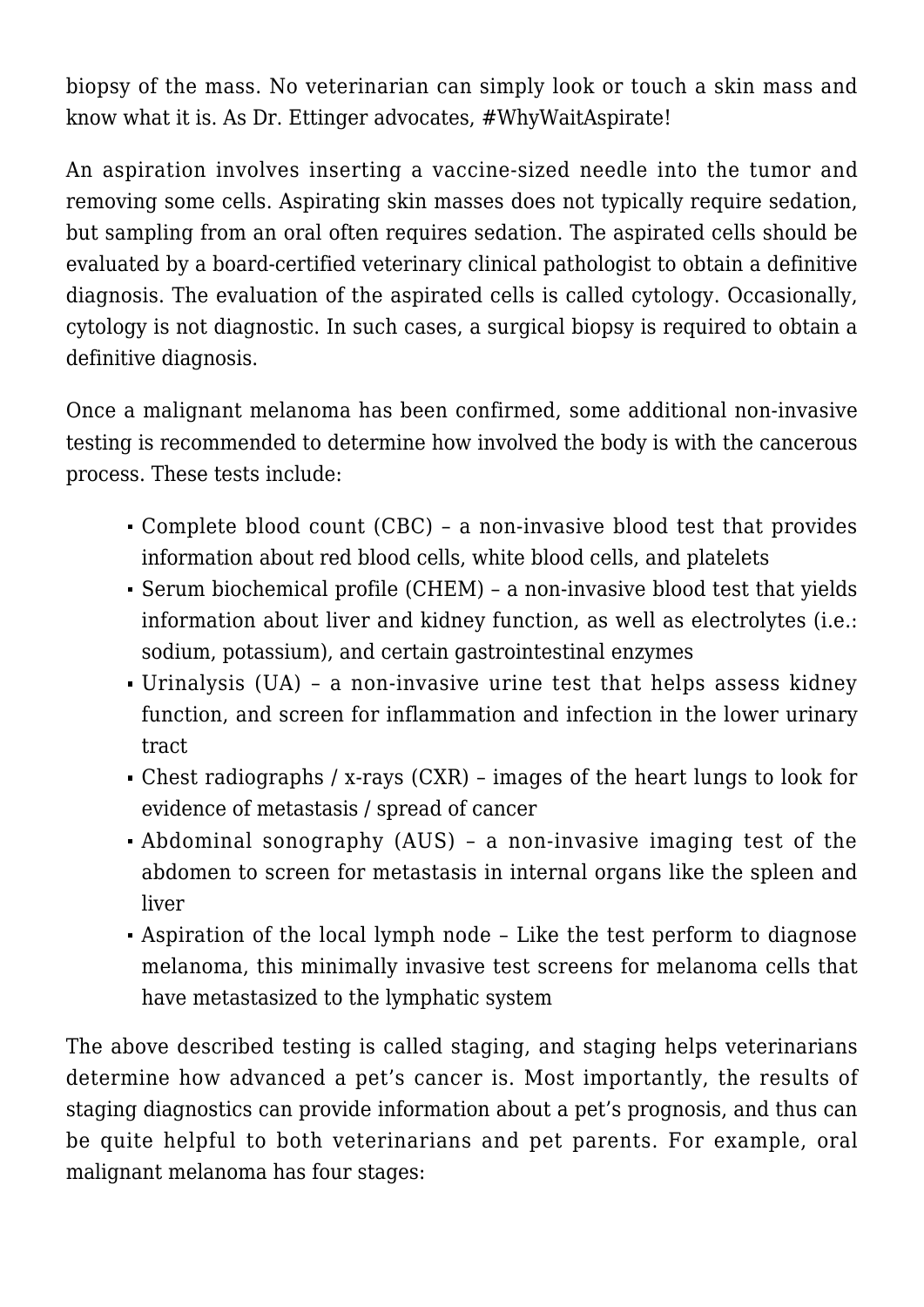- Stage I: Primary tumor <2 cm in diameter
- Stage II: Primary tumor 2 to <4 cm in diameter
- Stage III: Primary tumor larger than 4 cm in diameter and/or metastasis to lymph node
- Stage IV: Distant metastasis (i.e.: chest, abdomen) present

# **Malignant Melanoma – How is it treated?**

Malignant melanoma may be treated with surgery, radiation therapy, and chemotherapy. I like to think of treatment as having two components:

- 1. Local control
- 2. Systemic control

To achieve the first goal of local control, aggressive surgery is indicated. Such an intervention allows – in most cases – removal of the tumor from its current location. For example, skin masses should be removed whenever possible. Amputation of an affected digit is recommended. Oral surgery may involve removal of part of the jaw. This is understandably an unsettling proposition for many pet parents. Happily, more than 85% of patients undergoing such surgeries have satisfactory functional and cosmetic outcomes. The reported median survival times oral malignant melanoma following surgery are:

- Stage I: 17-18 months
- Stage II: 5-6 months
- Stage III: 3 months
- Stage IV: 1 month

Dogs with digit malignant melanoma without lymph node involvement or distant metastasis treated with toe amputation have a reported median survival time of  $\sim$ 12 months. In previous studies, approximately 42-57% were alive at one year and 11-13% were alive at two years. Pet parents are encouraged to collaborate with board-certified veterinary surgeons to ensure the most appropriate surgical approaches are taken to achieve local control.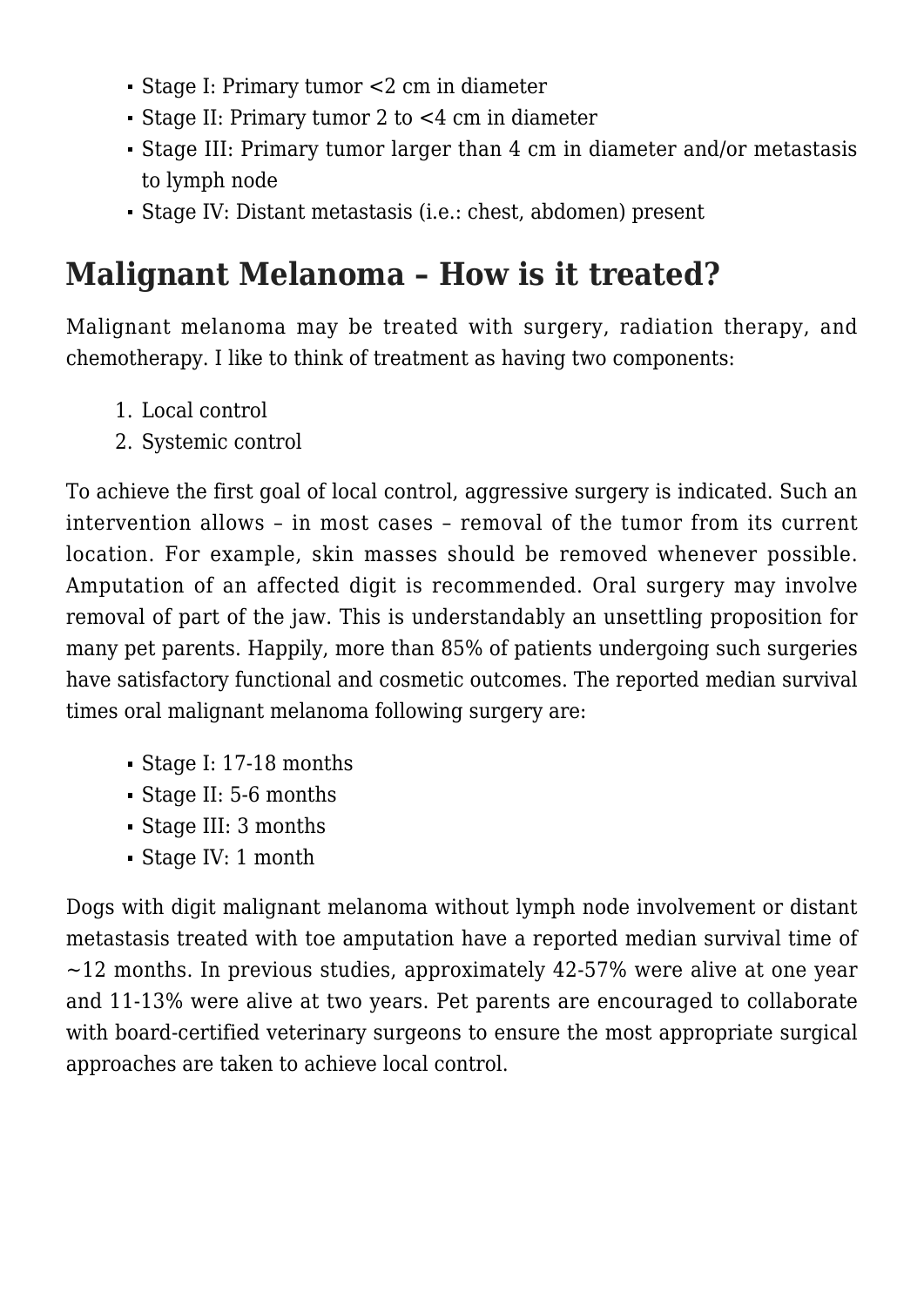

Pre-surgical picture of malignant melanoma of a digit in a dog. Photo courtesy of Dr. P Bergman

Unfortunately, surgery is not an option for some patients. In others, malignant melanoma can't be completely excised via surgery due to their location. For these patients, radiation therapy is a helpful therapeutic adjunct. Radiation therapy has been associated with partial and complete response rates of 25-30% and 53-69% respectively. Reported median survival times were 5-8 months.

Once local control of malignant melanoma has been achieved as best as possible, effort should be put forth to prevent (or at least try to slow down) the spread of the cancer. Such an effort is also indicated for patients who are not candidates for surgery and for those who had malignant melanoma that could not be completely removed with surgery. The biggest question is how to achieve this goal of systemic control. The use of chemotherapy to achieve systemic control is controversial. Chemotherapy treatments may include:

- Carboplatin
- Cisplatin
- Dacarbazine
- Melphalan
- Doxorubicin
- Toceranib
- Non-steroid anti-inflammatory drugs (NSAIDs)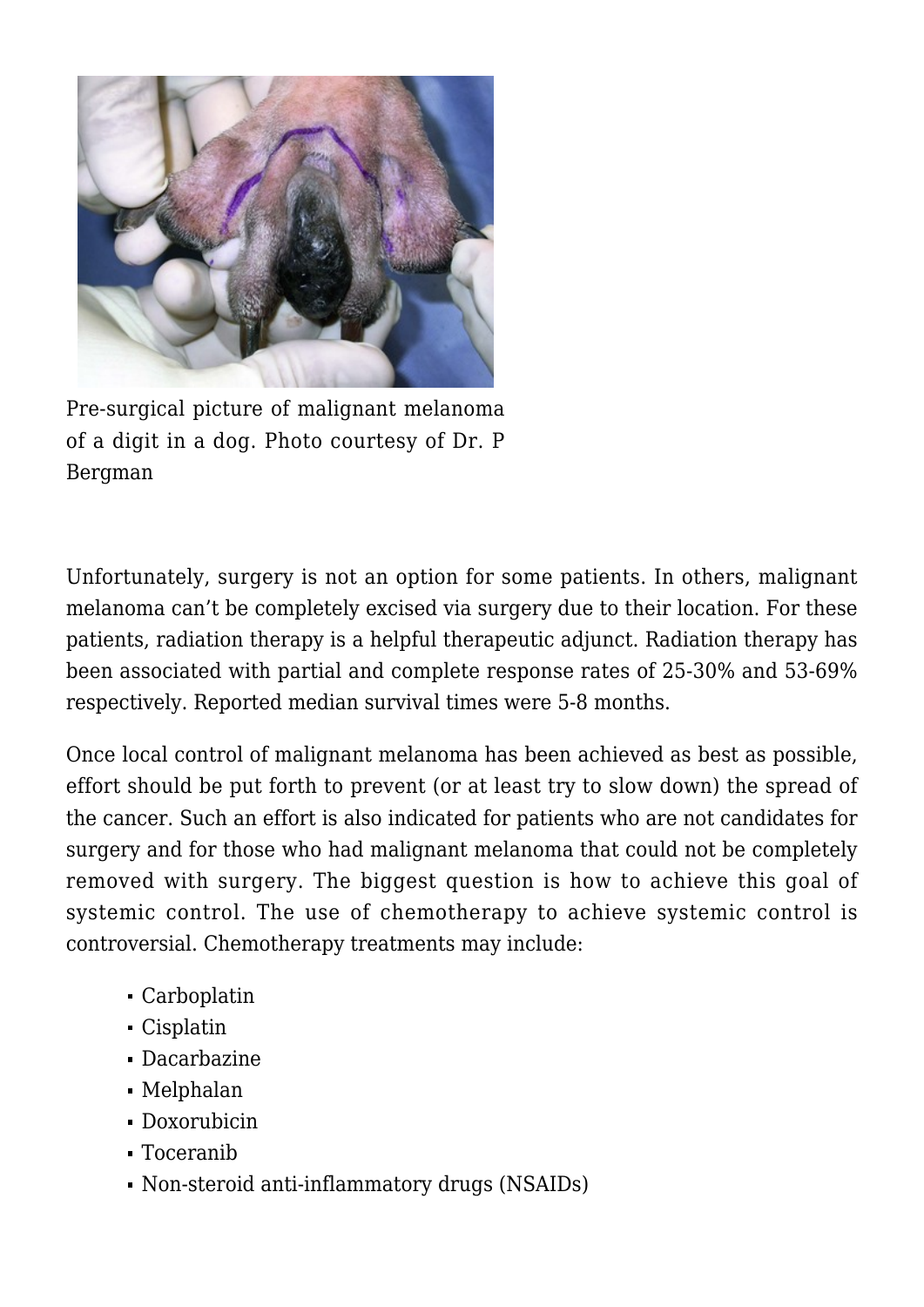To date, response rates to chemotherapy have been low and inconsistent. Perhaps most importantly, there is little evidence chemotherapy improves survival time. Pet parents will likely find it helpful to consult with a board-certified veterinary oncologist to determine if chemotherapy is appropriate for their fur babies.

## **Malignant Melanoma – Are there any new treatments?**

A novel treatment using a special vaccine (Oncept™) has been approved to treat dogs with Stage II and III oral malignant melanoma after achieving local and regional control with surgery and/or radiation therapy. The vaccine has also been used to treat patients with malignant melanoma of the digits. The vaccine contains DNA to leads to the production of a unique protein called human tyrosinase. Tyrosinase is involved with pigment (melanin) formation in normal pigment cells and melanoma. When human tyrosinase is injected into a dog, the immune system identifies it as a non-dog substance. It is a foreign substance, and the immune system responds accordingly. Human and dog tyrosinase molecules are quite similar. Therefore, the immune response that attacks the injected human tyrosinase also attacks dog tyrosinase in malignant melanoma.



A multi-centered study showed survival time in dogs with Stage II or Stage III oral malignant melanoma with local/regional control that was received the vaccine was significantly longer than those not treated with the vaccine. In fact, the median survival time could not be determined because too few died of their died before the end of the study. Dogs with digital malignant melanoma treated with both surgery (for local control) and the melanoma vaccine had a median survival time of 476 days. The presence of metastasis was associated with a worse outcome – 533 days without and 105 days with metastasis. The melanoma vaccine